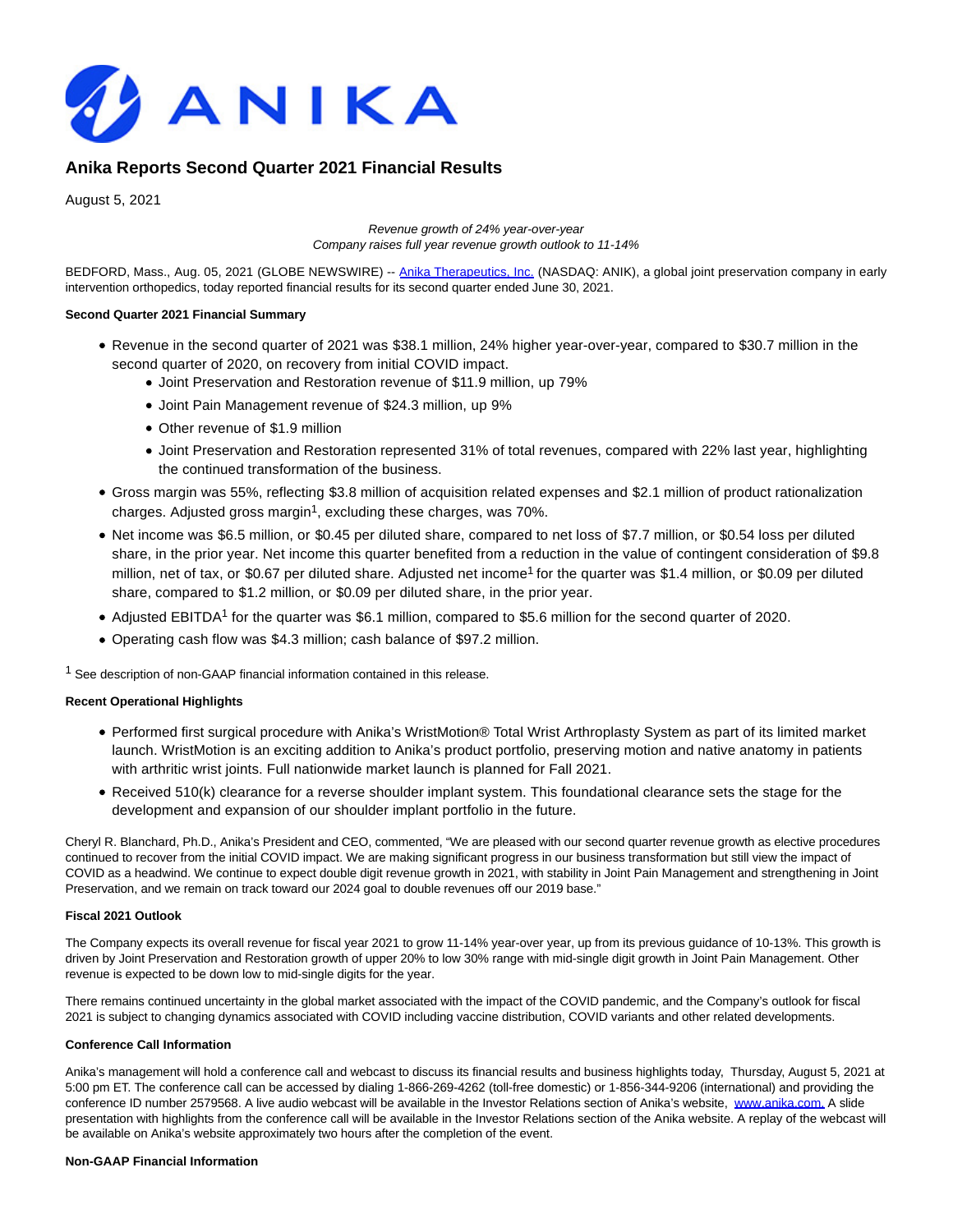Non-GAAP financial measures should be considered supplemental to, and not a substitute for, the Company's reported financial results prepared in accordance with GAAP. Furthermore, the Company's definition of non-GAAP measures may differ from similarly titled measures used by others. Because non-GAAP financial measures exclude the effect of items that will increase or decrease the Company's reported results of operations, Anika strongly encourages investors to review the Company's consolidated financial statements and publicly filed reports in their entirety. The Company presents these non-GAAP financial measures because it uses them as supplemental measures in internally assessing the Company's operating performance, and, in the case of Adjusted EBITDA, it is set as a key performance metric to determine executive compensation. The Company also recognizes that these non-GAAP measures are commonly used in determining business performance more broadly and believes that they are helpful to investors, securities analysts, and other interested parties as a measure of comparative operating performance from period to period.

#### Adjusted Gross Margin

In Q2 2021, adjusted gross margin is defined by the Company as adjusted gross profit divided by total revenue. The Company defines adjusted gross profit as GAAP gross profit excluding amortization of certain acquired assets, the impact of inventory fair-value step up associated with our recent acquisitions and non-cash product rationalization charges.

### Adjusted EBITDA

In Q2 2021, adjusted EBITDA is defined by the Company as GAAP net income excluding depreciation and amortization, interest and other income (expense), income taxes, stock-based compensation expense, acquisition related expenses, non-cash charges related to goodwill impairment and changes in the fair value of contingent consideration associated with the Company's recent acquisitions as a result of the COVID pandemic, and non-cash product rationalization charges.

### Adjusted Net Income and Adjusted EPS

Adjusted net income is defined by the Company as GAAP net income excluding acquisition related expenses, inclusive of the impact of purchase accounting, on a tax effected basis, and the non-cash product rationalization charges. In the context of adjusted net income, the impact of purchase accounting includes amortization of inventory step up and intangible assets recorded as part of purchase accounting for acquisition transactions. The amortized assets contribute to revenue generation, and the amortization of such assets will recur in future periods until such assets are fully amortized. These assets include the estimated fair value of certain identified assets acquired in acquisitions in 2020 and beyond, including in-process research and development, developed technology, customer relationships and acquired tradenames. As a result of COVID, the Company is also specifically excluding the impacts of goodwill impairment charges and changes in the fair value of contingent consideration associated with the acquisition transactions, each on a tax effected basis. Adjusted diluted EPS is defined by the Company as GAAP diluted EPS excluding acquisition related expenses and the impact of purchase accounting, each on a tax-adjusted per share basis, and non-cash product rationalization charges. Again, the Company is also specifically excluding the impacts of goodwill impairment charges and changes in the fair value of contingent consideration associated with recent acquisition transactions, each on a tax effected basis if applicable.

A reconciliation of adjusted gross profit to gross profit (and the associated adjusted gross margin calculation), adjusted EBITDA to net income, adjusted net income to net income and adjusted diluted EPS to diluted EPS, the most directly comparable financial measures calculated and presented in accordance with GAAP, is shown in the tables at the end of this release.

#### **About Anika**

[Anika Therapeutics, Inc. \(](https://www.globenewswire.com/Tracker?data=eYlph_3CDrghjDKPy5_trItgKY_cCPY98gqdtIePQGUtwtY_GdI4m_c9hDV15b_7EmOA1hdsSzBDOIG1UNUkGTzKguVYAG7erzjYPVoRi9w=)NASDAQ: ANIK), is a global joint preservation company that creates and delivers meaningful advancements in early intervention orthopedic care. We partner with clinicians to understand what they need most to treat their patients and we develop minimally invasive products that restore active living for people around the world. We are committed to leading in high opportunity spaces within orthopedics, including osteoarthritis pain management, regenerative solutions, soft tissue repair and bone preserving joint technologies. Anika is headquartered in Massachusetts with operations in the United States and Europe. For more information about Anika, please visit [www.anika.com.](https://www.globenewswire.com/Tracker?data=BWop--s7f7D8kUNqtUJkSr-OSOUma3xHmp1REdWCq-cx7NEX2ntChpXkuYoautfI78gtVtPrcA5MblDFYe9pQw==)

### **Forward-Looking Statements**

This press release may contain forward-looking statements, within the meaning of Section 27A of the Securities Act of 1933, as amended, and Section 21E of the Securities Exchange Act of 1934, as amended, concerning the Company's expectations, anticipations, intentions, beliefs or strategies regarding the future which are not statements of historical fact, including those statements in the last sentence of the quotation from Dr. Blanchard, and in the section captioned "Fiscal 2021 Outlook" related to potential future revenues and the impacts of COVID. These statements are based upon the current beliefs and expectations of the Company's management and are subject to significant risks, uncertainties, and other factors. The Company's actual results could differ materially from any anticipated future results, performance, or achievements described in the forward-looking statements as a result of a number of factors including, but not limited to, (i) the Company's ability to successfully commence and/or complete clinical trials of its products on a timely basis or at all; (ii) the Company's ability to obtain pre-clinical or clinical data to support domestic and international pre-market approval applications, 510(k) applications, or new drug applications, or to timely file and receive FDA or other regulatory approvals or clearances of its products; (iii) that such approvals will not be obtained in a timely manner or without the need for additional clinical trials, other testing or regulatory submissions, as applicable; (iv) the Company's research and product development efforts and their relative success, including whether we have any meaningful sales of any new products resulting from such efforts; (v) the cost effectiveness and efficiency of the Company's clinical studies, manufacturing operations, and production planning; (vi) the strength of the economies in which the Company operates or will be operating, as well as the political stability of any of those geographic areas; (vii) future determinations by the Company to allocate resources to products and in directions not presently contemplated; (viii) the Company's ability to successfully commercialize its products, in the U.S. and abroad; (ix) the Company's ability to provide an adequate and timely supply of its products to its customers; and (x) the Company's ability to achieve its growth targets. Additional factors and risks are described in the Company's periodic reports filed with the Securities and Exchange Commission, and they are available on the SEC's website at **[www.sec.gov](https://www.globenewswire.com/Tracker?data=d1Et35z6ZVrFTNkv32GnaBan5lssn_1lTWha84moGSdYgPyJVAs8Mkmqkn_adTrXXVZ5V7tTKWKziVlBzt37YQ==)**. Forward-looking statements are made based on information available to the Company on the date of this press release, and the Company assumes no obligation to update the information contained in this press release.

> **Anika Therapeutics, Inc. and Subsidiaries Consolidated Statements of Operations (in thousands, except per share data) (unaudited)**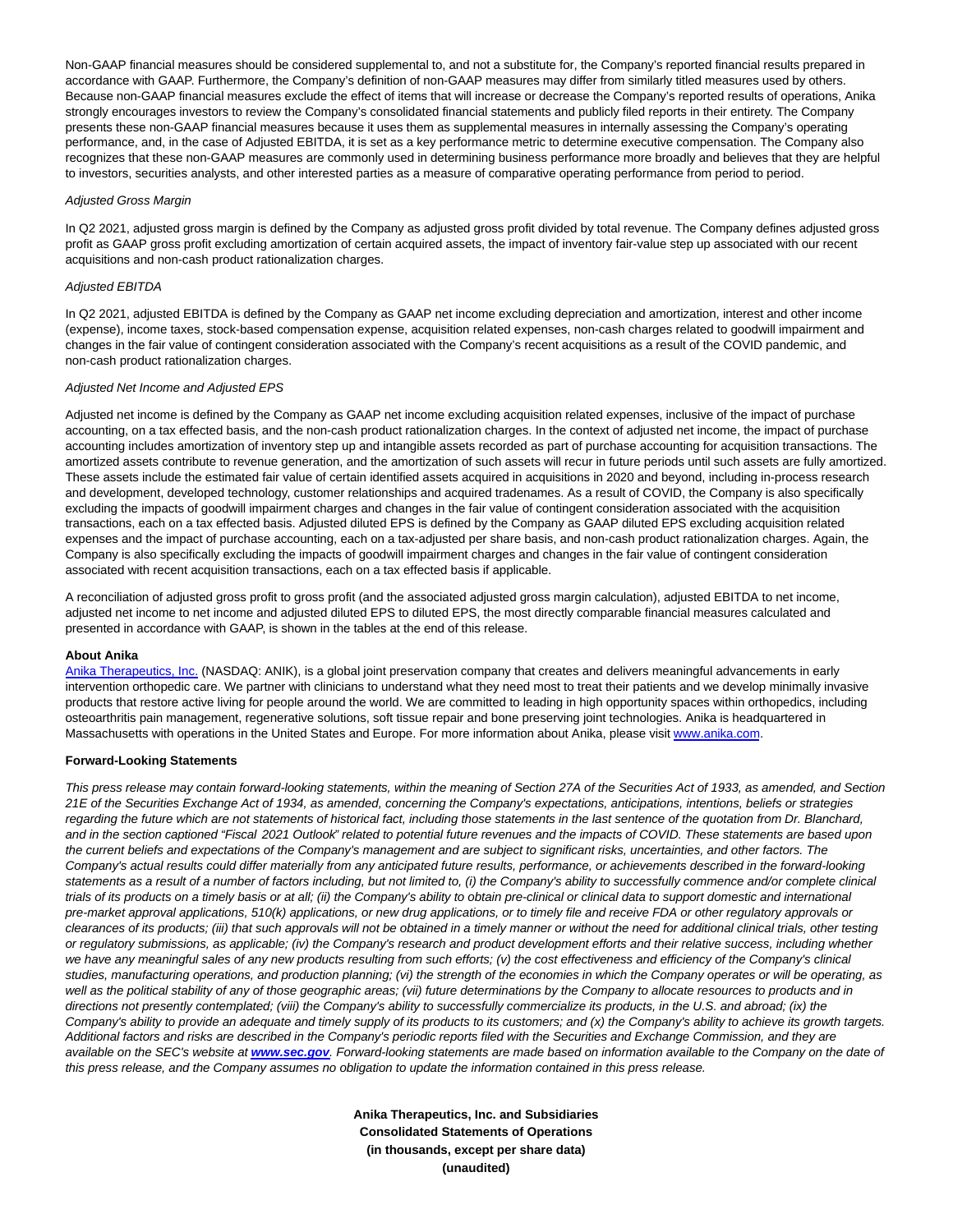|                                                  | For the Three Months Ended June<br>30, |    |         | For the Six Months Ended June 30, |    |           |  |
|--------------------------------------------------|----------------------------------------|----|---------|-----------------------------------|----|-----------|--|
|                                                  | 2021                                   |    | 2020    | 2021                              |    | 2020      |  |
| Revenue                                          | \$<br>38,145                           | \$ | 30,678  | \$<br>72,437                      | \$ | 66,075    |  |
| Cost of Revenue                                  | 17,333                                 |    | 16,936  | 30,651                            |    | 31,136    |  |
| <b>Gross Profit</b>                              | 20,812                                 |    | 13,742  | 41,786                            |    | 34,939    |  |
| Operating expenses:                              |                                        |    |         |                                   |    |           |  |
| Research and development                         | 7,293                                  |    | 4,532   | 13,654                            |    | 10,582    |  |
| Selling, general and administrative              | 17,989                                 |    | 14,550  | 36,164                            |    | 28,981    |  |
| Goodwill impairment                              |                                        |    |         |                                   |    | 18,144    |  |
| Change in fair value of contingent consideration | (13, 650)                              |    | 4,196   | (18, 470)                         |    | (20, 326) |  |
| Total operating expenses                         | 11,632                                 |    | 23,278  | 31,348                            |    | 37,381    |  |
| Income (loss) from operations                    | 9,180                                  |    | (9,536) | 10,438                            |    | (2, 442)  |  |
| Interest and other income (expense), net         | (50)                                   |    | (169)   | (93)                              |    | 110       |  |
| Income (loss) before income taxes                | 9,130                                  |    | (9,705) | 10,345                            |    | (2, 332)  |  |
| Income taxes                                     | 2,599                                  |    | (1,997) | 976                               |    | (417)     |  |
| Net income (loss)                                | \$<br>6,531                            | \$ | (7,708) | \$<br>9,369                       | \$ | (1, 915)  |  |
| Net income (loss) per share:                     |                                        |    |         |                                   |    |           |  |
| <b>Basic</b>                                     | \$<br>0.45                             | \$ | (0.54)  | \$<br>0.65                        | \$ | (0.13)    |  |
| <b>Diluted</b>                                   | \$<br>0.45                             | \$ | (0.54)  | \$<br>0.64                        | \$ | (0.13)    |  |
| Weighted average common shares outstanding:      |                                        |    |         |                                   |    |           |  |
| <b>Basic</b>                                     | 14,393                                 |    | 14,199  | 14,368                            |    | 14,201    |  |
| <b>Diluted</b>                                   | 14,627                                 |    | 14,199  | 14,583                            |    | 14,201    |  |

# **Anika Therapeutics, Inc. and Subsidiaries Consolidated Balance Sheets (in thousands, except per share data) (unaudited)**

| <b>ASSETS</b>                             | <b>June 30,</b><br>2021 |         |    | December 31,<br>2020 |
|-------------------------------------------|-------------------------|---------|----|----------------------|
|                                           |                         |         |    |                      |
| Current assets:                           |                         |         |    |                      |
| Cash, cash equivalents and investments    | \$                      | 97.181  | \$ | 98,318               |
| Accounts receivable, net                  |                         | 29,426  |    | 24,102               |
| Inventories, net                          |                         | 42,857  |    | 46,209               |
| Prepaid expenses and other current assets |                         | 8,297   |    | 8,754                |
| Total current assets                      |                         | 177,761 |    | 177,383              |
| Property and equipment, net               |                         | 49,540  |    | 50,613               |
| Right-of-use assets                       |                         | 21,849  |    | 22,619               |
| Other long-term assets                    |                         | 18,748  |    | 15,420               |
| Intangible assets, net                    |                         | 87,084  |    | 91,157               |
| Goodwill                                  |                         | 8,149   |    | 8,413                |
| <b>Total assets</b>                       |                         | 363,131 | S  | 365,605              |
|                                           |                         |         |    |                      |

# **LIABILITIES AND STOCKHOLDERS' EQUITY**

| Current liabilities:                           |             |   |        |
|------------------------------------------------|-------------|---|--------|
| Accounts payable                               | \$<br>8.101 | S | 8,984  |
| Accrued expenses and other current liabilities | 16,396      |   | 14,793 |
| Contingent consideration                       | 16,870      |   | 13,090 |
| Total current liabilities                      | 41,367      |   | 36,867 |
| Other long-term liabilities                    | 1.710       |   | 1,244  |
| Contingent consideration                       | 70          |   | 22,320 |
| Deferred tax liability                         | 13,100      |   | 11,895 |
| Lease liabilities                              | 20,080      |   | 20,879 |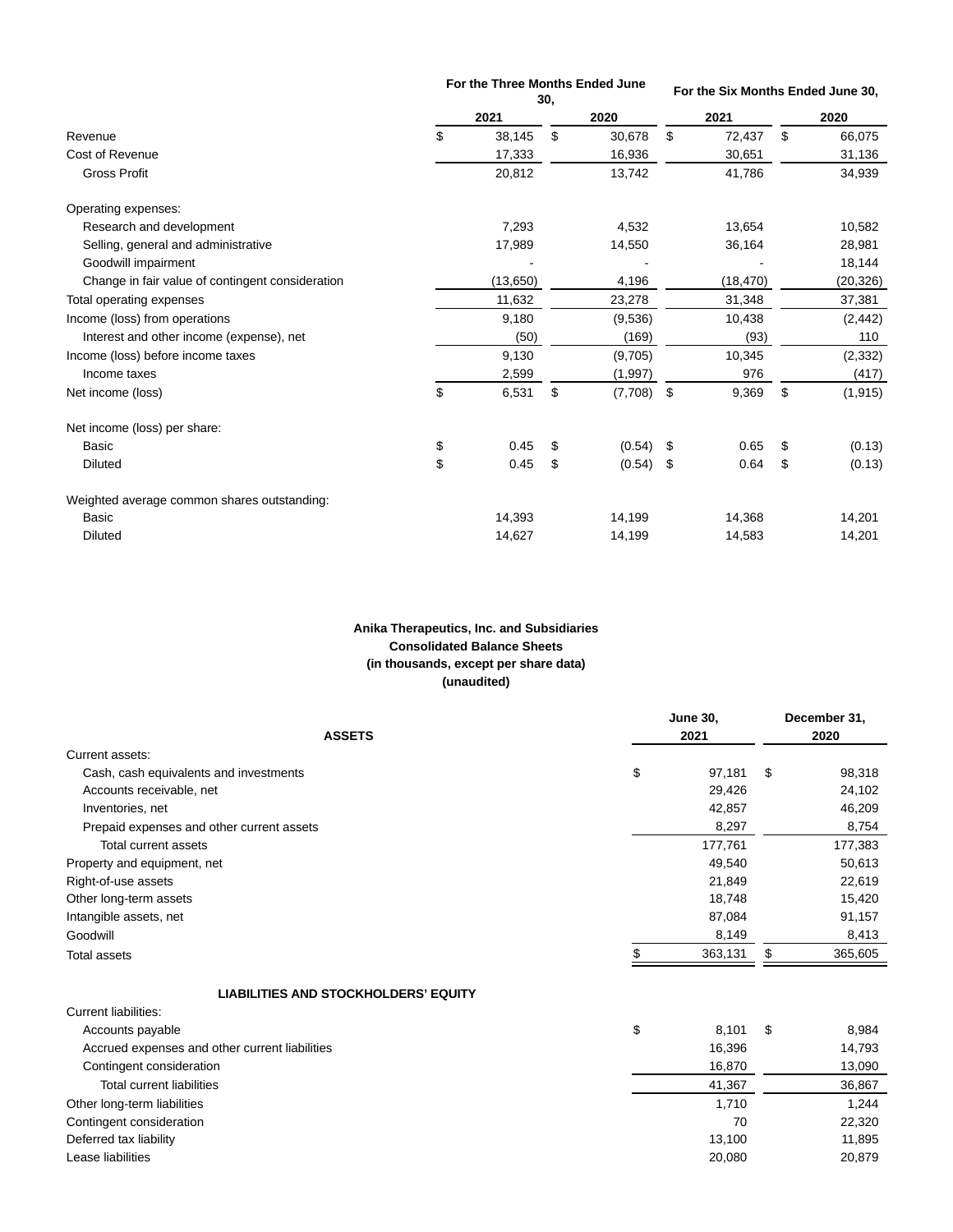| Stockholders' equity:                      |               |   |         |
|--------------------------------------------|---------------|---|---------|
| Common stock, \$0.01 par value             | 144           |   | 143     |
| Additional paid-in-capital                 | 60.699        |   | 55.355  |
| Accumulated other comprehensive loss       | (4, 852)      |   | (4,542) |
| Retained earnings                          | 230.813       |   | 221,444 |
| Total stockholders' equity                 | 286.804       |   | 272,400 |
| Total liabilities and stockholders' equity | \$<br>363.131 | S | 365.605 |

## **Anika Therapeutics, Inc. and Subsidiaries Reconciliation of GAAP Gross Profit to Adjusted Gross Profit (per share data)**

(unaudited)

| in thousands                                      | For the Three Months Ended June<br>30, |           |  |        | For the Six Months Ended June 30, |        |    |        |
|---------------------------------------------------|----------------------------------------|-----------|--|--------|-----------------------------------|--------|----|--------|
|                                                   |                                        | 2021      |  | 2020   |                                   | 2021   |    | 2020   |
| <b>Gross Profit</b>                               | \$                                     | 20,812 \$ |  | 13.742 | S                                 | 41.786 | S  | 34,939 |
| Product rationalization related charges           |                                        | 2.063     |  | 1.920  |                                   | 2,063  |    | 1,920  |
| Acquisition related intangible asset amortization |                                        | 1.562     |  | 1.758  |                                   | 3.124  |    | 2.721  |
| Acquisition related inventory step up             |                                        | 2.208     |  | 2,032  |                                   | 4,786  |    | 4,123  |
| <b>Adjusted Gross Profit</b>                      | \$                                     | 26,645 \$ |  | 19,452 | S                                 | 51,759 | \$ | 43,703 |
| <b>Adjusted Gross Margin</b>                      |                                        | 70%       |  | 64%    |                                   | 71%    |    | 66%    |

# **Anika Therapeutics, Inc. and Subsidiaries Reconciliation of GAAP Net Income to Adjusted EBITDA (in thousands, except per share data)** (unaudited)

|                                                   | For the Three Months Ended June<br>30, |            |     |         | For the Six Months Ended June 30, |           |    |           |
|---------------------------------------------------|----------------------------------------|------------|-----|---------|-----------------------------------|-----------|----|-----------|
| in thousands, except per share data               |                                        | 2021       |     | 2020    |                                   | 2021      |    | 2020      |
| Net income (loss)                                 | \$                                     | 6,531      | -\$ | (7,708) | \$                                | 9,369     | \$ | (1, 915)  |
| Interest and other expense (income), net          |                                        | 50         |     | 169     |                                   | 93        |    | (110)     |
| (Benefit) provision for income taxes              |                                        | 2,599      |     | (1,997) |                                   | 976       |    | (417)     |
| Depreciation and amortization                     |                                        | 1,716      |     | 1,739   |                                   | 3,437     |    | 3,412     |
| Share-based compensation                          |                                        | 2.797      |     | 2.240   |                                   | 5,056     |    | 2,033     |
| Product rationalization                           |                                        | 2,063      |     | 2,892   |                                   | 2,063     |    | 2,892     |
| Acquisition related expenses                      |                                        |            |     |         |                                   |           |    | 4,184     |
| Acquisition related intangible asset amortization |                                        | 1.787      |     | 1,996   |                                   | 3,574     |    | 3,047     |
| Acquisition related inventory step up             |                                        | 2.208      |     | 2.032   |                                   | 4.786     |    | 4.123     |
| Goodwill impairment                               |                                        |            |     |         |                                   |           |    | 18,144    |
| Change in fair value of contingent consideration  |                                        | (13,650)   |     | 4,196   |                                   | (18, 470) |    | (20, 326) |
| <b>Adjusted EBITDA</b>                            | \$                                     | $6,101$ \$ |     | 5,559   | \$                                | 10,884    | \$ | 15,067    |

# **Anika Therapeutics, Inc. and Subsidiaries Reconciliation of GAAP Net Income to Adjusted Net Income (in thousands, except per share data)**

(unaudited)

|                                     | For the Three Months Ended June<br>30 |  |         |  | For the Six Months Ended June 30, |  |          |  |  |
|-------------------------------------|---------------------------------------|--|---------|--|-----------------------------------|--|----------|--|--|
| in thousands, except per share data | 2021                                  |  | 2020    |  | 2021                              |  | 2020     |  |  |
| Net income (loss)                   | 6.531                                 |  | (7.708) |  | 9.369                             |  | (1, 915) |  |  |